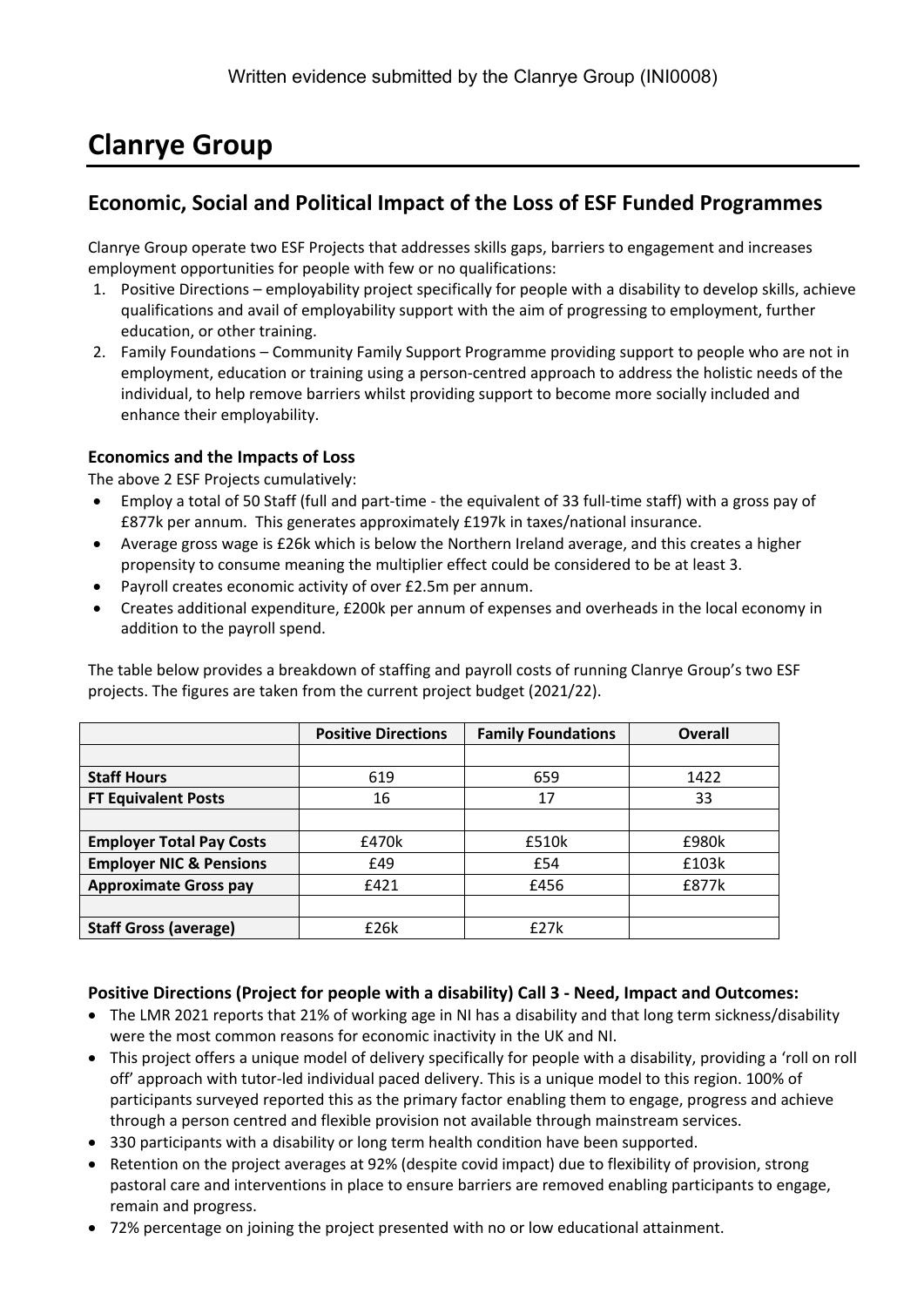- 259 qualifications have been achieved (78% of all participants) LMR reports that more than double the proportion (28.8%) of disabled persons have no qualifications compared to non-disabled persons (13.9%). 100% of participants completing the project achieved one or more accredited qualifications.
- Outstanding quality of provision achieved in ETI inspection, and recognition from BCS, External Quality Assurer, that Clanrye Group had one of the highest exam achievement rates per capita of students in Northern Ireland; hence improving employment, Further Education and Training opportunities.
- 142 participants progressed to further education and training (53% of participants).
- According to LMR 2021 people without a disability were more than twice as likely to be in employment (78%) than those with a disability (36%).
- 76 participants, through attending Positive Directions, have gained employment (28% of Participants).
- Year April 2021 to date, employment target of 18 has been exceeded with 32 participants with a disability securing employment ie 178% against ESF target.
- 81% of participants completing the programme have achieved a positive outcome.
- 321 participants reported improved measurable soft skills including those currently attending. 100% of completers reported improved soft outcomes.
- 294 Participants received assistance with the development of skills to find work.

### **Family Foundations (Community Family Support Programme) Call 3 - Need, Impact and Outcomes:**

- The project is aimed at supporting people with multiple barriers to the labour market and at risk of social exclusion and living in poverty.
- Participants present with multiple issues: some examples addictions, criminal records, mental health and wellbeing issues, isolation and social exclusion, home and personal problems, have little to no educational attainment, skills or work experience and find it difficult to engage, remain and progress in mainstream services.
- The project offers a bespoke service which addresses the holistic needs of individuals and includes one-toone support, training and qualifications, employability support and signposting/referral to specialist agencies where appropriate and flexibility to allow participants to engage, remain on the project, make progress and succeed.
- 811 people benefited from the support provided by Clanrye Group's Family Foundations project throughout the districts of Newry, Mourne and Down and Armagh, Banbridge and Craigavon.
- The trend over the course of the 4 years from April 2018 has shown a shift from a programme predominantly focused on social and family support to one that provides tremendous socio-economic value to the local economy of the regions mentioned above through a holistic approach to supporting participants aged 16-65 who were not in employment or education/training. Impact:
	- 71% of participants enrolled reported increased social inclusion.
	- 58% improved family relations
	- 61% availed of specialised support and reported improved confidence about their future
	- 66% achieved a qualification which will help them reach their goals of progressing to FE/other training/employment.
	- 28% secured employment ie 222 participants.
	- 26% progression to FE/Training ie 215 participants.
- 54% of total participants engaging on the project (437) gained employment or progressed into education or training. This figure increased from 28% in year 1 to 73% in year 4 (more than doubling the ESF target) whilst maintaining similar figures surrounding social support. This emphasises the relevance and importance of the Family Foundations programme in that the participants supported by this programme present with a variety of personal issues and barriers and the support provided by Clanrye Group supports them in overcoming these obstacles to progressing into employment or the next stage of their education and training.
- The Family Foundations project has exceeded ESF targets ie
	- Target for securing employment 160, actual number of participants securing employment 222 (to date)
	- Targets for progression to FE/Training- 168, Actual to date 215.
- Figures show that 60% of participants were able to better address their personal barriers by gaining access to specialist support services through intervention from the Family Foundations team.